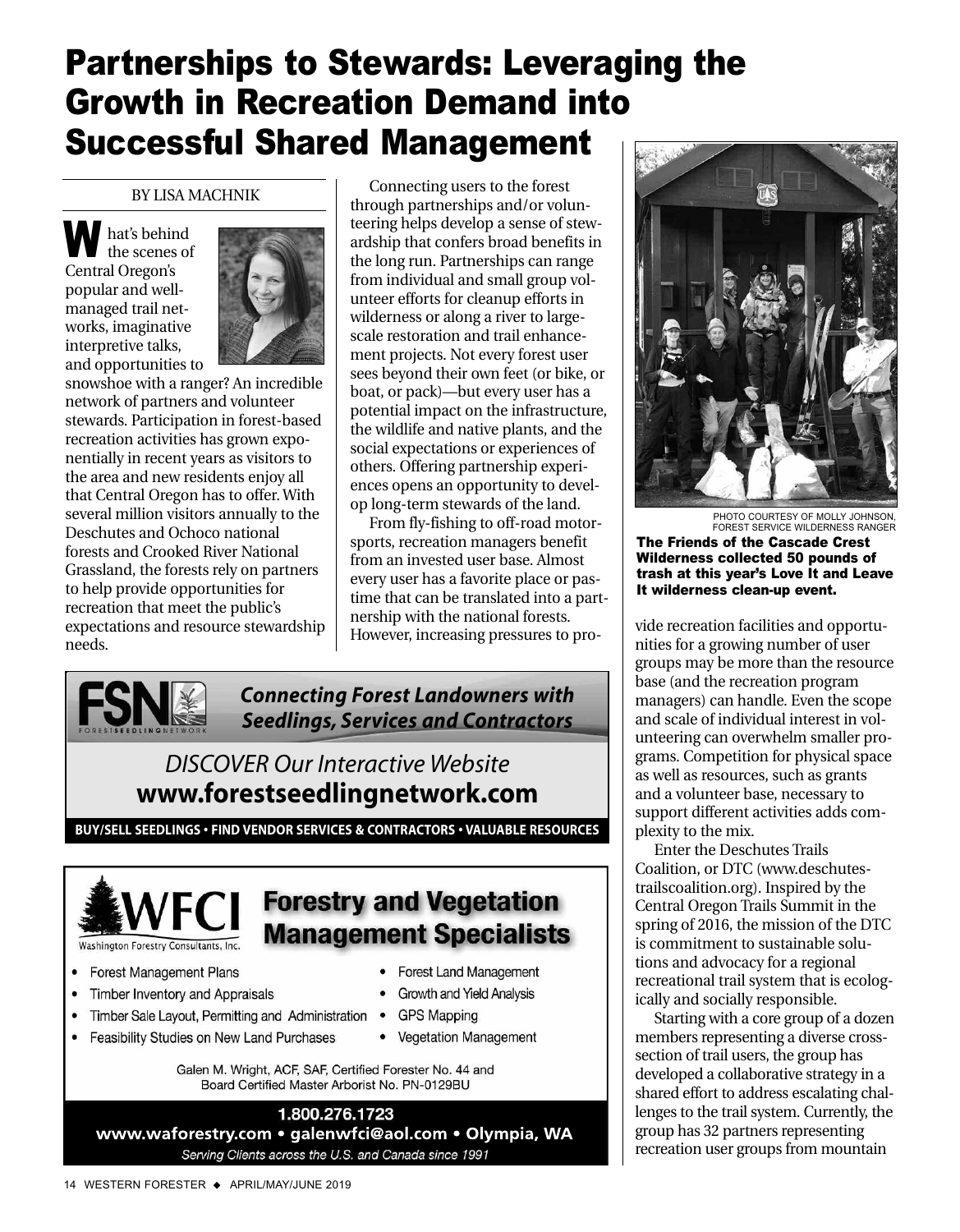

PHOTO COURTESY OF DANIELLE MACBAIN

At their last meeting, the Deschutes Trails Coalition (DTC) welcomed two new partners, got updated on the Oregon Office of Outdoor Recreation plans, and shared updates from the fundraising, stewardship, technical, programs and partnerships, and communications and outreach committees. Abby is a member's service dog and a very sweet member of the DTC.

bikers to cross-country skiers, long-distance runners to adaptive sports participants, snowmobile clubs to equestrians, wildlife and wilderness advocates, land trusts, local businesses, and more. The DTC vision for the future is for: "A deliberately designed and sustainably maintained regional trail system where community-wide stewardship acknowledges both the ecological and social limitations of such a system (carrying capacities). Through collaborative strategy, wildlife needs are prioritized, trails are shared equitably among a diverse and growing number of trail users, and a quality experience is maintained, thereby fostering a shared sense of place and community."

An early DTC success story is the establishment of a small grants program. In 2018, using funds raised



through a local \$1 for Trails Campaign, matched by the Forest Service, \$60,000 was awarded to partners. To date, these funds have helped purchase trail maintenance equipment, supported two wilderness/trail interns with the Forest Service, enabled the construction of a new snowshoe trail, contributed to three restoration projects (Ryan Ranch restoration trail bridge; Todd Lake Meadow and Trail restoration; Sun River Key Elk enhancement),

produced a two-minute video that entertains and educates users on equestrian-biker interactions (https://youtu.be/a-oSMRzu7YU), and initiated a longer-term communication plan to help recreation users understand how to protect and enhance wildlife habitat.

Coordinating partners who may have traditionally competed for scarce resources (grants, volunteers, access) under a larger vision, the DTC organization could not have happened without the dedicated efforts of Discover Your Forest (DYF), the official friends group of the Deschutes National Forest. While smaller-scale partnerships may not require substantial agency resource support, successfully scaling up needs some investment. The DTC operates under the umbrella of DYF, allowing for fundraising, parttime staffing (which is critical to getting group and paperwork management done), and a clear structure so that all partners see both the terms of their engagement and a beneficial shared future.

The Ochoco National Forest and Crooked River National Grassland are also experiencing steady increases in demand for forest recreation. As hikers, mountain bikers, and equestrians seek new trail experiences, demand on the agency to provide resources has increased. Rather than defaulting to a

*(CONTINUED ON NEXT PAGE)*

## Apply for your SAF Visa<sup>®</sup> card today and get a \$25 statement credit<sup>\*</sup>!

We are excited to offer the readers of The Western Forester a special Visa® credit card that shows the pride you have in your organization. The Society of American Foresters shares in the interest earned on these special cards.

SignatureFCU.org/SAF  $(800)$  336.0284 membership@signaturefcu.org

\* \$25 statement credit applies to new applicants only and expires after six months if not used.





**Everywhere You Are**